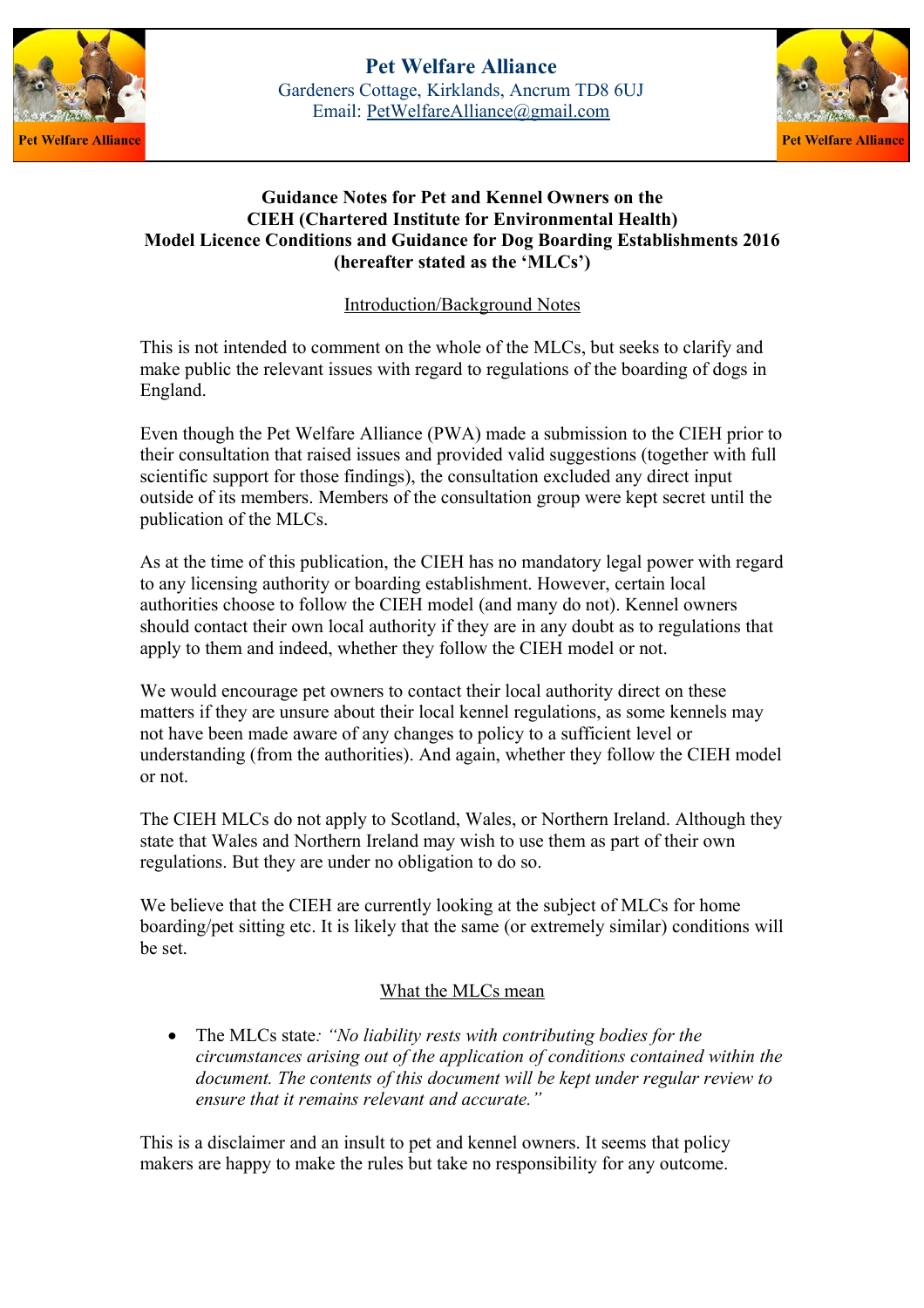No details are given regarding 'regular review' and we question whether this is of a competent nature due to the complexities of, and time to produce (two years), the updated MLCs in the first place.

# **The MLCs state they are in accordance with the Animal Welfare Act 2006**

Some of the regulations may lead to placing boarding establishments in contravention of that act. It is an offence under the Act to cause harm or suffering, which may arise due to unnecessary over-vaccination as promoted in the MLCs.

If an animal is already immune to a viral disease, or a particular vaccine is associated with severe adverse reactions and under investigation with the European Medicines Control Agency, as is the case with MSD's Lepto 4 vaccine, then an animal may be made to suffer as a result of enforced administration of that vaccine.

# **The MLCs state all dogs boarded at the establishment should wear a collar and tag identifying the name and telephone number of the owner, or have the collar and tag secured immediately outside the kennel unit.**

This would appear to be negligent to state it should only have the owner's details, when, if the dog is lost (for the vast majority of dogs being boarded) the owners will not be at home when their dog is in kennels. Microchips, even when a dog is scanned (which they are often not), will also not prove of any use if the owner is away for any length of time. It should be recommended that kennels provide a separate tag with the kennel's details on.

 **The MLCs state: Under The Microchipping of Dogs (England) Regulations 2015 all dogs over the age of 8 weeks in England must be fitted with a microchip, unless a veterinary surgeon has certified (on an approved form) that a dog should not be microchipped for reasons of the animals health.**

It is not an offence to not microchip your dog. The law states that microchipping applies to dogs over 8 weeks of age, and those being transferred to another owner. Any owner with a dog who hasn't been microchipped is not under any obligation to do so unless ownership of the dog is tranferred to another person/party. Pet owners or kennels are under no obligation to insist on dogs being microchipped.

Regulation 3 of the Microchipping of Dogs (England) Regulations 2015 state: *from April 6, 2016 all dogs older than eight weeks of age, which are not certified working dogs or subject of a veterinary health exemption, must be microchipped.*

"Despite the heading of regulation 3 being "Obligation to microchip dogs", which is reinforced at 3(1) "every keeper… must ensure that it is microchipped", and again at regulation 8(1) "the new keeper must… record their full name and address", the **regulations do not make failure to do so an offence.**

"However, what is an offence, under regulation 8(2) is the transfer of a dog that is not microchipped to a new keeper.

"The explanatory notes accompanying the regulations make it clear a **new** keeper who fails to comply with regulation 8(1), in accordance with regulation 3 would result in the keeper being subject to an enforcement action by an authorised person.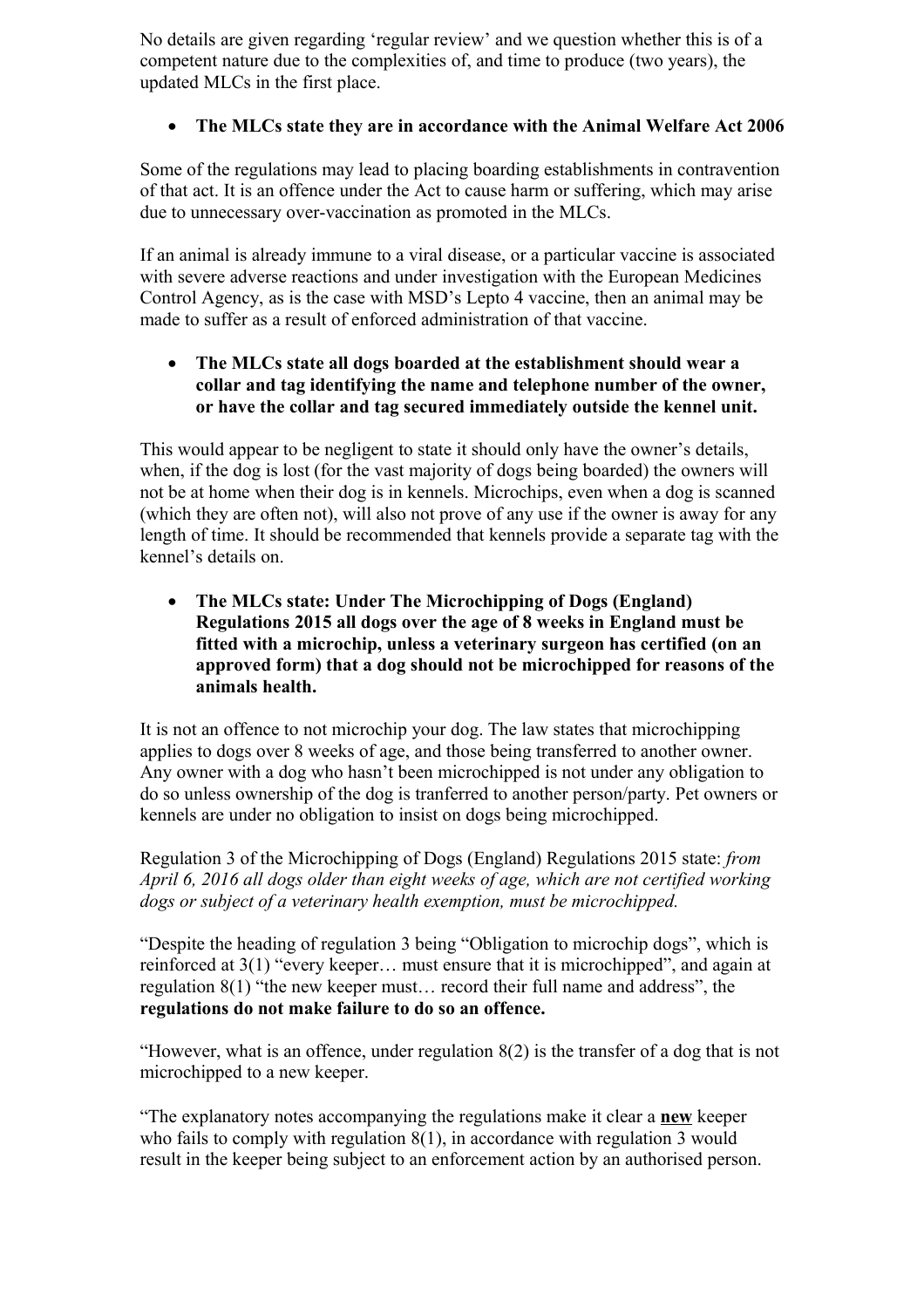"Regulation 11 lists authorised persons, but, in practical terms, it means a police officer or a dog warden. An authorised person may, if required, serve a notice under regulation 12(a) on a keeper requiring a dog is microchipped within 21 days. Failure to comply with this notice would constitute an offence. The "may" and "if required" of regulation 12(a) confirm it is a discretionary power.

*"The legislator's intentions are clear. The purpose of the regulations is to control and monitor the breeding of puppies and to have a mechanism in place to monitor dogs that have, for one or more reasons, been brought to the attention of the authorities.*

*"The regulations have not been drafted to make life difficult for the majority of responsible owners who fully intend to look after their dogs and attend to their lifelong welfare needs."*

So the bottom line appears to be that you don't HAVE to microchip your dogs unless you are involved in the transfer of ownership of a dog. But if a dog warden or police officer serves you with a notice to do it (for example, if your dog gets lost and found), then you'll get fined if you don't do as you're told.

# **The MLCs state: kennels should understand the potential consequences of dogs that have not been adequately vaccinated in terms of the risk to those particular dogs, other dogs and their own insurance.**

Under the Animal Welfare Act, kennels and pet owners should also understand the potential consequences of harmful unnecessary and/or over vaccination, since vaccines are not without harm and the World Small Animal Veterinary Association has called to the end of unnecessary vaccination due to that potential harm. It is the pet owner and kennel's responsibility to avoid over-vaccination.

With regard to insurance, it is a common misconception that policies are invalid if dogs are not vaccinated. Firstly, pet and kennel owners should clarify this with their insurers. It is advisable to ask specific questions in that regard, and state that your kennel licensing allows dogs to be boarded if:

- a) a certificate is provided by a vet to show a titer test is valid
- b) a letter by a vet is provided to show a vaccine is contraindicated

Another misconception is that insurers still insist on annual vaccination. Again, this needs to be clarified with the insurer, and where three year vaccines have been given, that insurers are aware that these are licensed for that period and giving annual vaccines would not provide any further benefit, but may cause harm.

If your insurance (pet or kennel) does not accept points a) and b) above under their policy, the plain and simple advice is to change insurer (and tell your current insurer, politely, that you are doing so and why).

Pet owners can find suitable policies at insurers such as [www.AnimalFriends.org.uk](http://www.AnimalFriends.org.uk/) or<http://www.healthy-pets.co.uk/>

For kennel owners:

Cliverton Insurance (who are underwritten by Amlin UK) state:

"As long as kennels/catteries comply with their local authority licensing conditions, then it is up to the individual establishment regarding vaccine policy".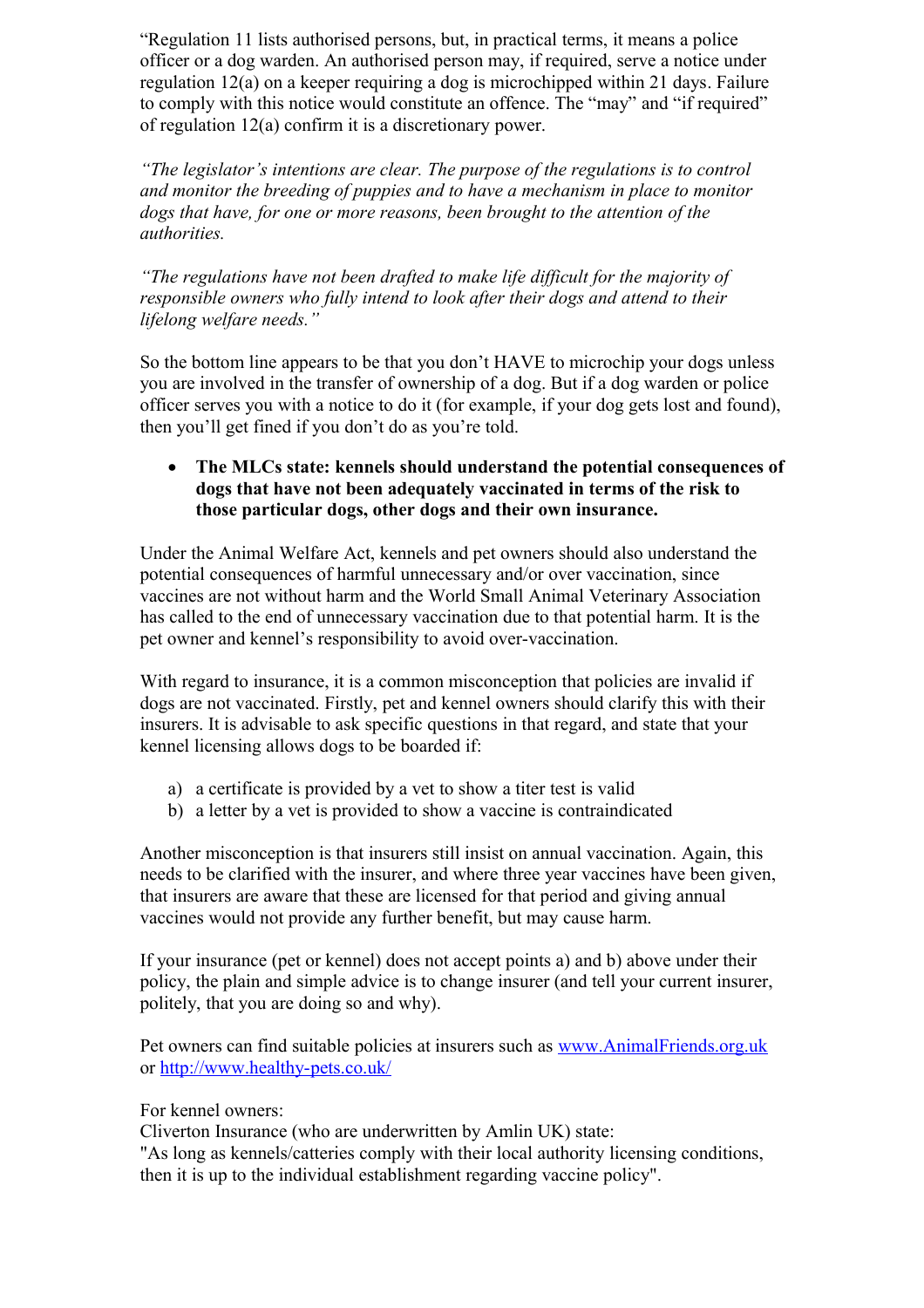So, the first thing for any boarding establishment is to check with your insurer - do they offer the same cover as Amlin? If you are not getting that cover then switch to Amlin UK, either through your own broker or by contacting Cliverton Insurance on 01328 857921. Other insurers may also offer the same benefits.

## **The MLCs state: Vaccination against kennel cough (infectious tracheobronchitis) should be recommended.**

Vaccination against kennel cough is not mandatory and does not contravene licensing conditions if not administered.

 **The MLCs state: There must be a documented policy for dogs coming to the kennels having protection against appropriate diseases (Occasionally there will be veterinary advice on a specific dog regarding vaccination and its health status and this should be taken into account).**

If vaccination is contraindicated as per veterinary advice as stated, then admittance can still be allowed without demanding vaccination if veterinary advice supports this. A certificate of a titer test is an accepted document as proof of protection (see below).

 **The MLCs state: An up-to-date veterinary vaccination record must be seen to ensure that dogs boarded have current vaccinations against canine parvovirus, canine distemper, infectious canine hepatitis (adenovirus) and, leptospirosis. The date of the most recent vaccination must be recorded preferably with a valid until date.**

**Certification from a veterinary surgeon of a recent protective titre test may be accepted in individual cases as evidence of protection against adenovirus, distemper and parvovirus. The certificate must state that it is valid for the period of stay at the kennels. It is the decision of the kennel proprietor whether to accept such a certificate.**

### Viral Disease

As per the WSAVA (World Small Animal Veterinary Association) current vaccination for the viral diseases (Parvovirus, Distemper. Hepatitis/Adenovirus) should be no more often than every three years. They also state that immunity against those diseases may be for years of the lifetime of the animal.

Titer testing should always be the first choice, as immunity lasts for years or life. To blindly re-vaccinate at any interval puts your dog at risk, but will not provide any benefit if he is already immune.

To do so is in contravention of the Animal Welfare Act – simply because this act aims to reduce suffering.

### Leptospirosis

There has been no change in policy from the previous MLCs (1995).

Leptospirosis is a range of over 200 bacterins, most of which are not carried in the vaccine. Long lasting immunity cannot be acquired with this vaccine and, there is no evidence to support mandatory use in the UK, although vaccine manufacturers have tried very hard to build such a case. Official documents state quite clearly that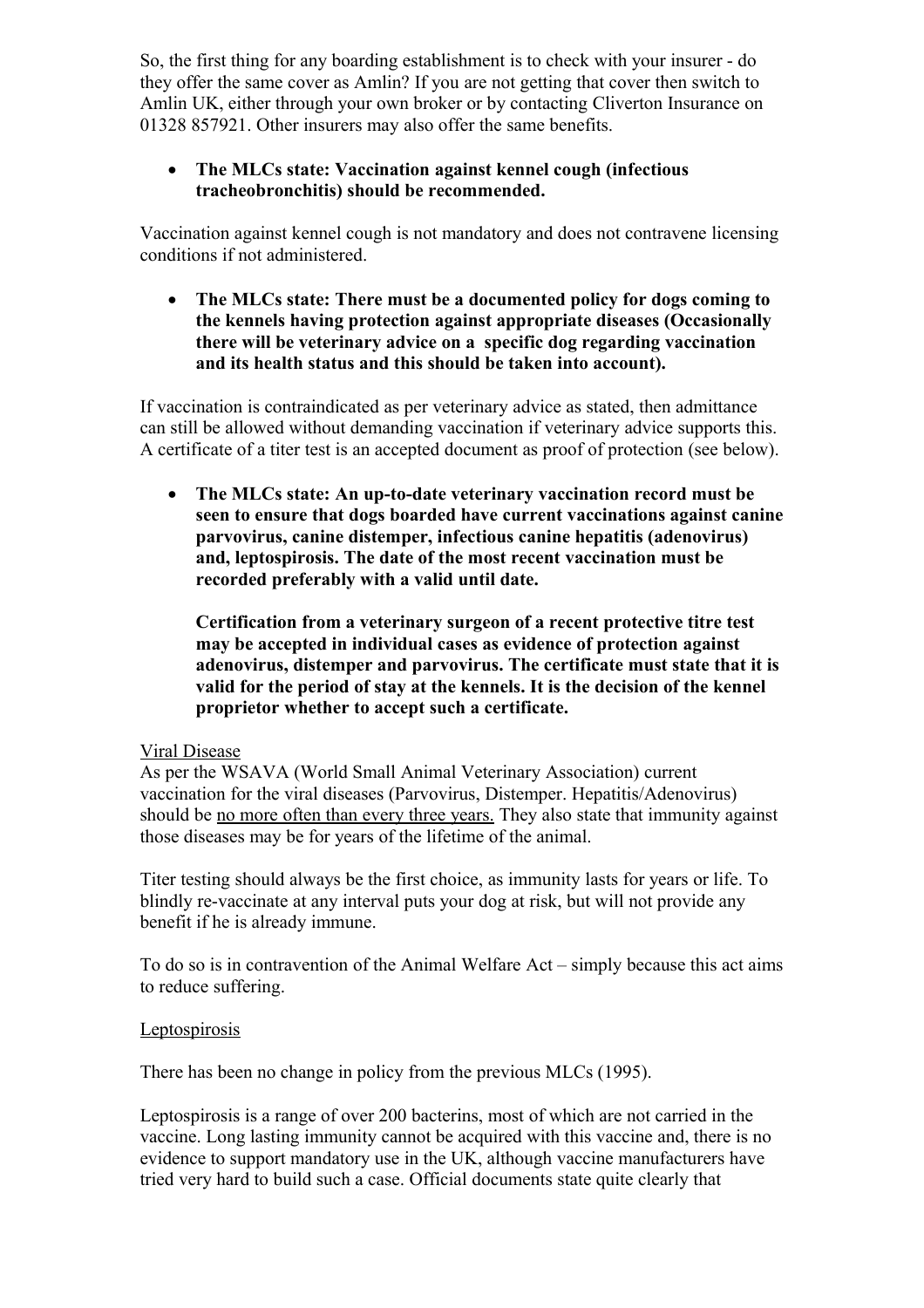leptospirosis is rare in the UK, and since the leptospirosis vaccine is specifically mentioned by world experts sitting on the WSAVA VGG as one that carries highest risk, it is arguable that the vaccine represents more of a risk than the disease itself. The WSAVA states that this is a non-core vaccine and should only be used where there is a real and significant risk. Claims that Leptospirosis is endemic in the UK have no validity or evidence to substantiate that claim. There are safety issues with the vaccine (also highlighted at EU level):

[http://www.ema.europa.eu/docs/en\\_GB/document\\_library/Other/2015/03/WC500183](http://www.ema.europa.eu/docs/en_GB/document_library/Other/2015/03/WC500183739.pdf) [739.pdf](http://www.ema.europa.eu/docs/en_GB/document_library/Other/2015/03/WC500183739.pdf) 

To make a vaccine that is under surveillance mandatory is in direct contravention of the Animal Welfare Act as it encourages harmful unnecessary and over-vaccination to needlessly continue/occur. Nonetheless, this vaccine has been stated as mandatory by the CIEH unless veterinary advice dictates otherwise.

Pet owners should provide veterinary advice that administration of the Leptospirosis vaccine is contraindicated. This evidence may take the form of a letter from their vet stating that their dog should not receive the Leptospirosis vaccine as their dog is not in good health, in accordance with the vaccine data sheet (should not be administered to unhealthy animals). It would also be advisable to state that the dog is free of any disease (including Leptospirosis) and therefore would pose no risk to others. The only other option if you need to board your dog, is for the letter from your vet to state that it is of their qualified opinion as a vet that under the Animal Welfare Act it would be potentially harmful to administer the Leptospirosis vaccine but with no potential benefit. Either way, you would need a vet onside who would agree to do so.

Of course there is an easier way – go to a kennels that doesn't follow the CIEH model and doesn't contravene the Animal Welfare Act by over vaccinating.

### **Titer Testing**

Titer testing is now accepted as valid proof that vaccination is not required against the viral diseases (parvovirus, distemper, hepatitis/adenovirus). Many vets in the UK now have the VacciCheck in-house titer (blood) test kits that provide results while you wait. Prices vary depending on the vet, and range from £30.00 to £60.00. Details about the VacciCheck and participating vets can be found on the PWA website at: [www.PetWelfareAlliance.org](http://www.PetWelfareAlliance.org/)

Despite the PWA providing evidence and suggested protocols on length requirements for titer testing certificates prior to the MLCs consultation, this was again ignored and no guidance is provided. However, it would make perfect sense for titer testing to be in line with current vaccination protocols – and therefore 'should be no more often than every three years', although likely suitable for years or the lifetime of the animal. Bottom line - ensure you get a certificate from your vet that states it is valid to cover the period of boarding. If you intend to board on a regular basis (even once a year for holidays), then it would be advisable that you talk to your vet to establish the length of validity with a view to the 'no more often than every years' protocol. If your vet is in agreement with the WSAVA protocol they may even put 'valid for life' on the certificate. The minimum valid to date should be no sooner than three years after the date of the last vaccine.

The decision to admit a dog on this basis is stated as being down to the kennel owners. The fact that the British Small Animal Veterinary Association, British Veterinary Association, Chartered Institute of Environmental Health, Dogs Trust, Pet Industry Federation (formerly Pet Care Trust), RSPCA, The Kennel Club, and others,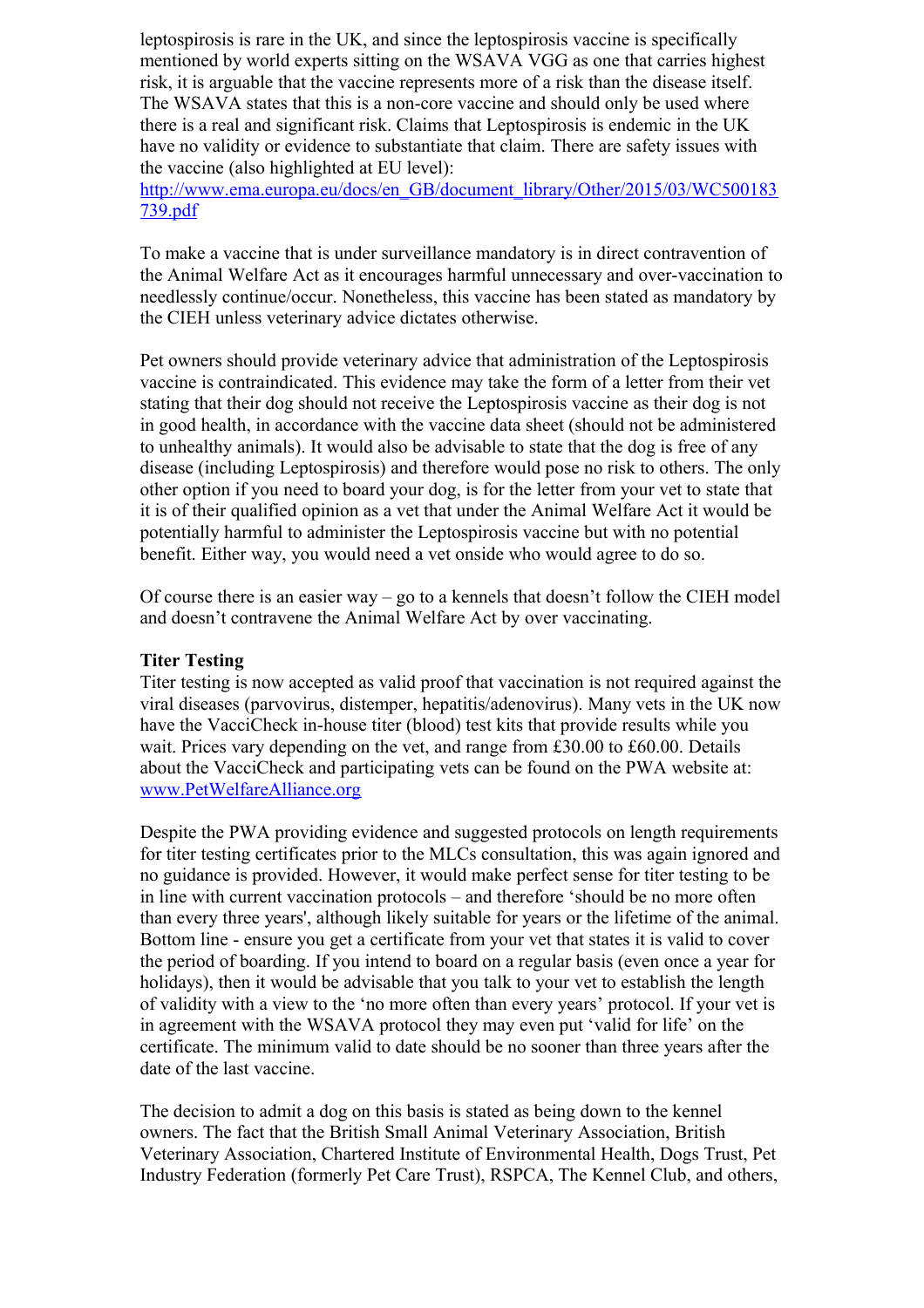have stated that titer testing is a valid form of proof of immunity without the need to vaccinate is proof enough that this should be accepted by all kennels.

The option to titer test should not be capable of being vetoed by kennel owners. The science is clear: titer tests are a reliable measure of immunity, which is why the CIEH committee has accepted titer testing as an option.

We encourage all pet owners to find another kennel if their first choice kennel does not accept titer testing as proof of protection.

# **The MLCs state: Primary vaccination courses must be completed at least 2 weeks before boarding.**

Since kennel cough vaccine causes 'mild' kennel cough which can be infective, this needs to be at least four weeks. Clarification on vaccine requirements are again nonexistent in the MLCs. They do not state:

- 1. Once immune to viral disease, then immune for years or life.
- 2. Titer testing is a valid alternative to blind re-vaccination.
- 3. Any 'primary' 'course' should not be administered where a dog may already be immune. This would not provide any benefit, but may cause harm.

# **The MLCs state: Homoeopathic vaccination is not acceptable as it will not protect against infectious diseases.**

Firstly of course there is no such thing as 'homeopathic vaccination' – homeopathy and vaccination are two entirely different things. The scientific community calls for 'evidence based medicine' and refutes homeopathy, yet still adopts unscientific vaccine protocols without evidence. This is double standards and hypocrisy.

However, if a dog is protected by homeopathic means, then that is the choice of the owner. If that dog is titer tested to prove immunity then it is admissable to the kennels. The question of homeopathy is irrelevant in that case.

The fact that homeopathy does not work in the same way as vaccines, in theory, a titer test would not be a useful test for homeopathically protected animals. However, your dog may already be immune regardless, either from a previous vaccine, or have achieved acquired immunity through the environment. So a titer test should always be sought to avoid potentially harmful vaccination where it isn't even needed or of benefit.

Dogs treated homeopathically and without positive titers, will not be admissable to the kennels. This then falls upon the same reasoning and required vet backing as with the Leptospirosis vaccine, or of course, finding a kennel that doesn't follow the CIEH model, but does accept homeopathic protection.

# **The MLCs state: In emergency cases, such as admission of unvaccinated dogs because of owner hospitalisation, there must be provision to be able to place these animals in isolation.**

It is well documented that titer testing is a useful tool in kennels (and has been used in rescue organisations) to determine the immune status of a dog prior to boarding. The VacciCheck titer test can be used to get results in around 25 minutes, on site (ie. the test is performed there and then and the blood sample does not have to be sent away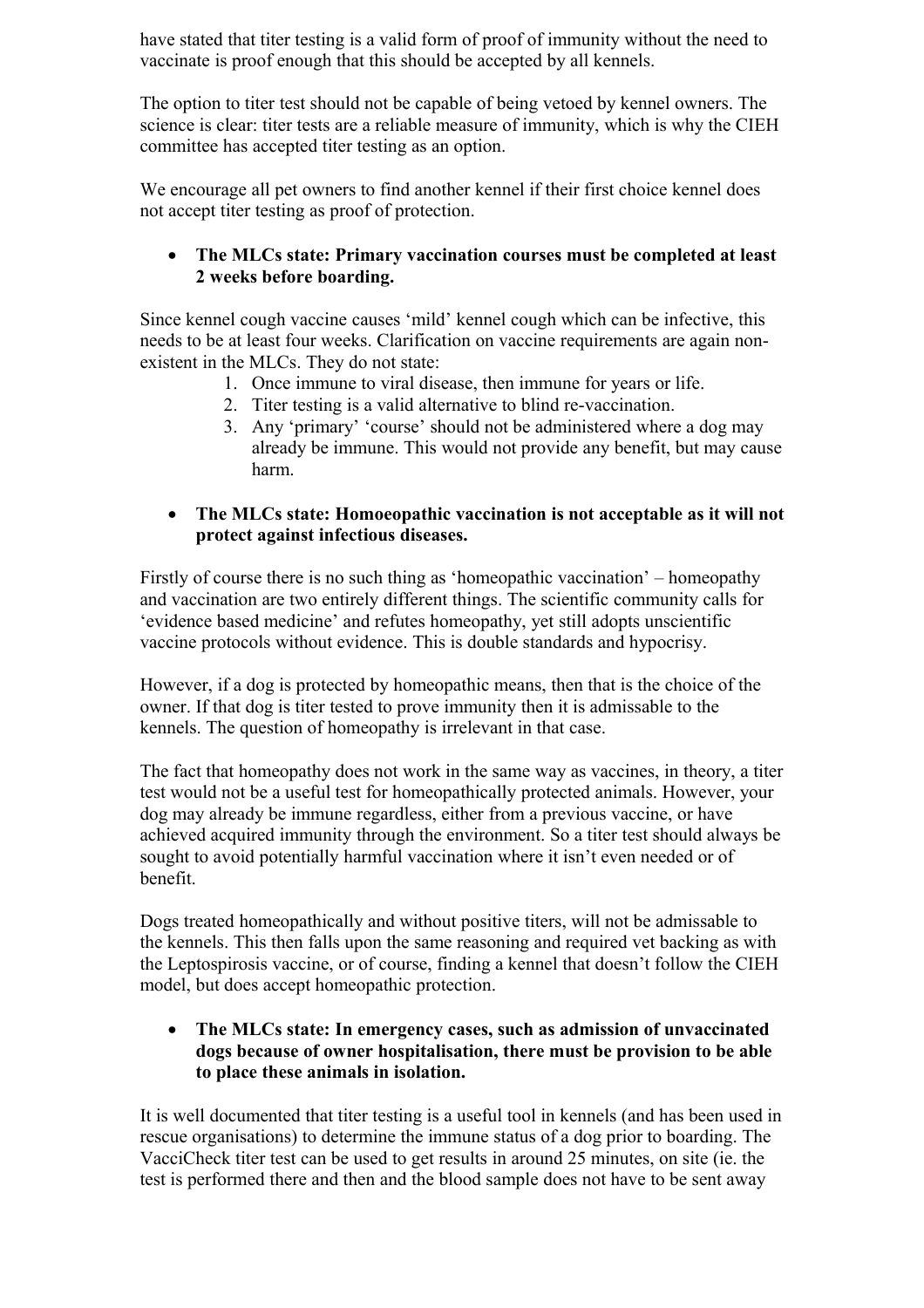for analysis). For kennels who experience these situations it would be advisable to have a vet who offers this service.

We repeat – to over vaccinate, or to demand unnecessary vaccination is to put that animal at risk of ill-health or death, and with no benefit. This is in contravention of the Animal Welfare Act.

# **The MLCs state warns of zoonotic disease**

They are basically referring to Leptospirosis.

Whereas this is common sense with regard to hygiene, what it fails to state is that the recorded cases of Leptospirosis being spread from animal to human is minimal and in those few cases refers mainly to farm workers. It gives the impression that kennels are a hot bed of disease and threat to human health – this is not the case and there is no evidence to support this.

A far greater threat to humans is the kennel cough vaccine (see below).

# **The MLCs state in various areas that vaccination is a requirement prior to boarding.**

This is a misleading statement.

Vaccination is NOT a requirement prior to boarding as per sections E5.1 and E5.2 of the MLCs, as already covered in these guidance notes above. Rather, evidence of immunity is a requirement, which is why titer testing has been given as an option. It is worth noting that the WSAVA VGG advises that puppies should be vaccinated at 14- 16 weeks of age, by which time maternal immunity will probably have waned to allow the successful immunisation of puppies and kittens. Puppies vaccinated before this age, despite vaccination certificates, may still be unprotected.

# **• Regarding Leptospirosis the MLCs state: vaccination does not always prevent the shedding of the leptospires (infectious agents) from the urine.**

So the Leptospirosis vaccine does not only have safety issues, and no evidence exists of its need as part of a mass vaccination protocol, but (as we already knew) they admit that it also may not work! How this vaccine is said to be needed as mandatory beggars belief. Totally against the Animal Welfare Act. We would urge all pet owners and kennel owners to seriously consider any use of the Leptospirosis vaccine and follow the options (as previously stated) to avoid this wherever possible.

# • **The MLCs recommend the use of the Kennel Cough vaccine**

Vaccination against Kennel Cough is not mandatory. The WSAVA states that kennel cough is not a vaccinatable disease. Unnecessary and over use of vaccines that may cause harm is a contravention of the Animal Welfare Act.

The MLCs state earlier the issue around zoonotic diseases but fail to point out that the kennel cough vaccine itself may cause whooping cough like symptoms in susceptible humans:

It should also be noted that Bordetella bronchiseptica is closely related to Bordetella pertussis (whooping cough). The B. bronchiseptica vaccine is known to shed for up to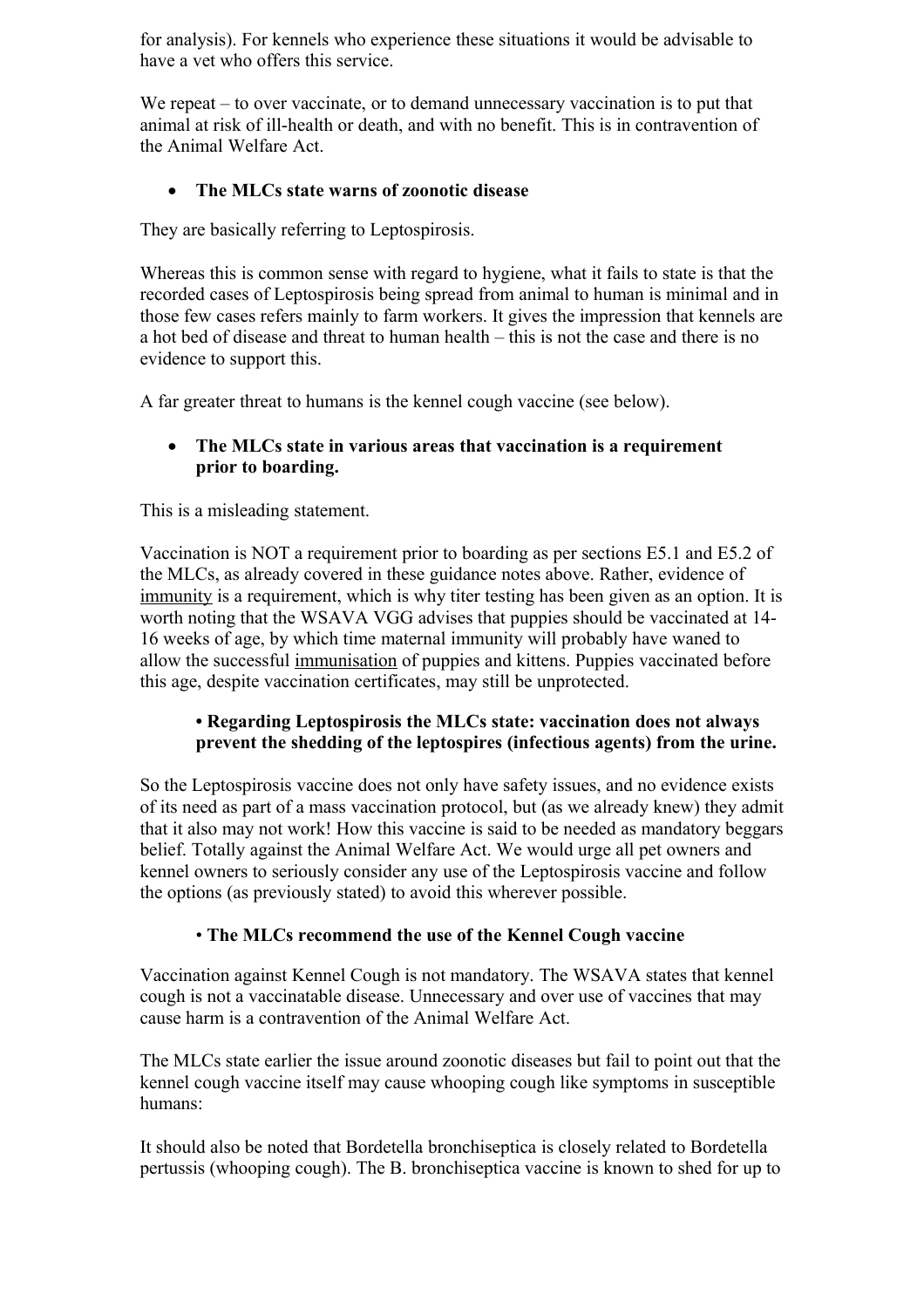four weeks post-administration (see the datasheets), and this shedding can pose a risk to immunocompromised humans (see datasheets). In a significant number of cases, humans are diagnosed with whooping cough when they are in fact infected with shed kennel cough vaccine. See:

[J Med Microbiol.](http://www.ncbi.nlm.nih.gov/pubmed/18033827) 2007 Dec;56(Pt 12):1608-10. Misidentification of Bordetella bronchiseptica as Bordetella pertussis using a newly described real-time PCR targeting the pertactin gene.

[Clinical Infectious Diseases,](http://cid.oxfordjournals.org/) [Volume 37,](http://cid.oxfordjournals.org/content/37/3.toc) Issue 3, Pp. 407-414. Human Illness Associated with Use of Veterinary Vaccines

Vaccine company datasheets for B. Bronshiseptica (Kennel Cough) advise that, "mild discharges from the eyes and nose can occur from the day after vaccination, sometimes accompanied by sneezing and coughing. In some cases, this may persist for up to four weeks". The datasheets add that antibiotics need to be given to dogs showing severe signs of vaccine-induced kennel cough. Additionally: "Cats, pigs and unvaccinated dogs may react to the vaccine strains with mild and transient respiratory signs." This is admission that the vaccine can cause outbreaks.

Because B. pertussis and B. bronchiseptica are so closely related, a group of scientists seeking to understand why there has been a resurgence of whooping cough in vaccinated people used B. bronchiseptica and mice as their model. They found that natural infection induced protection in both the lungs and upper respiratory tract, whereas vaccines conferred protection only in the lungs. The authors suggested that naturally-induced protection is more effective than vaccine-induced protection, and that natural infection could prevent subsequent infections, whereas current vaccines cannot. See:

Different mechanisms of vaccine-induced and infection-induced immunity to Bordetella bronchiseptica, Microbes and Infection 9 (2007) 442e448

It seems that it would be better to let your normal healthy adult dog 'risk' contracting kennel cough and get over it, because nature provides better protection than the vaccine.

The kennel cough vaccine should not be stated as 'recommended', as if to make it sound as though it should be used routinely. We would advise pet owners to find a kennel that doesn't insist on this vaccine, and for kennels to avoid its use.

### **Pet Welfare Alliance comments**

It is with great disappointment and dismay that we find we have had to make the a number of points to clarify the MLCs. Especially that all of these were raised in the PWA submission to the CIEH before their consultation. The PWA suggested (and provided examples of) guidance notes on vaccination. The MLCs go into minute detail on other areas in kennel/boarding and provide guidance – to not do so on vaccination is negligent and totally unnecessary.

The fact that they were aware of these issues means they chose to wilfully ignore situations where dogs may suffer harm, and not provide any guidance whatsoever in those matters.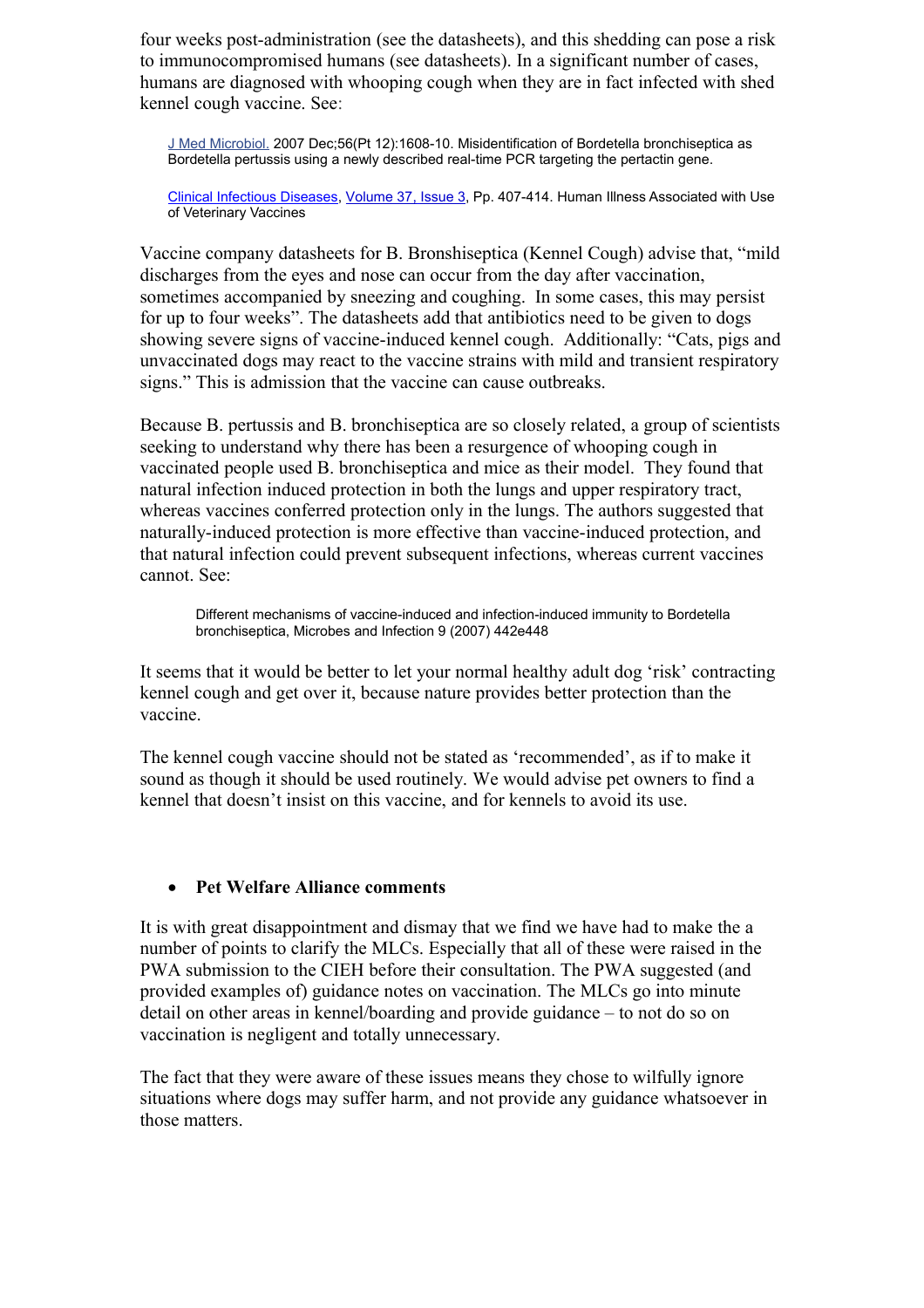This is in contravention to the Animal Welfare Act. The CIEH and its consultation members should be ashamed of themselves and are not a fit and proper body for purpose.

They of course have ensured they do not bear any responsbility as they provide their disclaimer (as stated earlier). A total disgrace.

The MLCs provide a 'useful contacts list'. The list includes eight of the eleven members of the consultation group that we have included below marked with a '\*'. The PWA would encourage any readers of this report to contact any of the consultation members with any concerns they have as a result of the points raised herein.

### [www.PetWelfareAlliance.org](http://www.PetWelfareAlliance.org/)

 $\mathcal{L}_\text{max}$ 

**CIEH MLC Useful contacts list**

#### **Animal and Plant Health Agency**

Woodham Lane Addlestone Surrey KT15 3NB Website: <https://www.gov.uk/government/organisations/animal-and-plant-health-agency>

### **Animal Welfare Foundation**

7 Mansfield Street, London W1G 9NQ Tel: 020 7908 6375 Email: [bva-awf@bva.co.uk](mailto:bva-awf@bva.co.uk)

### **\*British Veterinary Association**

7 Mansfield Street, London W1M 0AT Tel: 020 7636 6541 Email: [bvahq@bva.co.uk](mailto:bvahq@bva.co.uk)

### **\*British Small Animal Veterinary Association**

Woodrow House, 1 Telford Way, Waterwells Business Park, Quedgeley, Gloucestershire GL2 2AB Tel: 01452 726700 Website: [www.bsava.com](http://www.bsava.com/) Email: [administration@www.bsava.com](mailto:administration@www.bsava.com)

#### **\*Chartered Institute of Environmental Health**

Chadwick Court, 15 Hatfields, London SE1 8DJ Tel: 020 7928 6006 Web site: [www.cieh.org](http://www.cieh.org/)

#### **City of London Corporation**

ARC, Beacon Rd. Heathrow Airport. TW6 3JF Tel +44 (0)208 745 7894 E-mail: [veterinary.harc@cityoflondon.gov.uk](mailto:veterinary.harc@cityoflondon.gov.uk) Web site: [http://www.cityoflondon.gov.uk](http://www.cityoflondon.gov.uk/)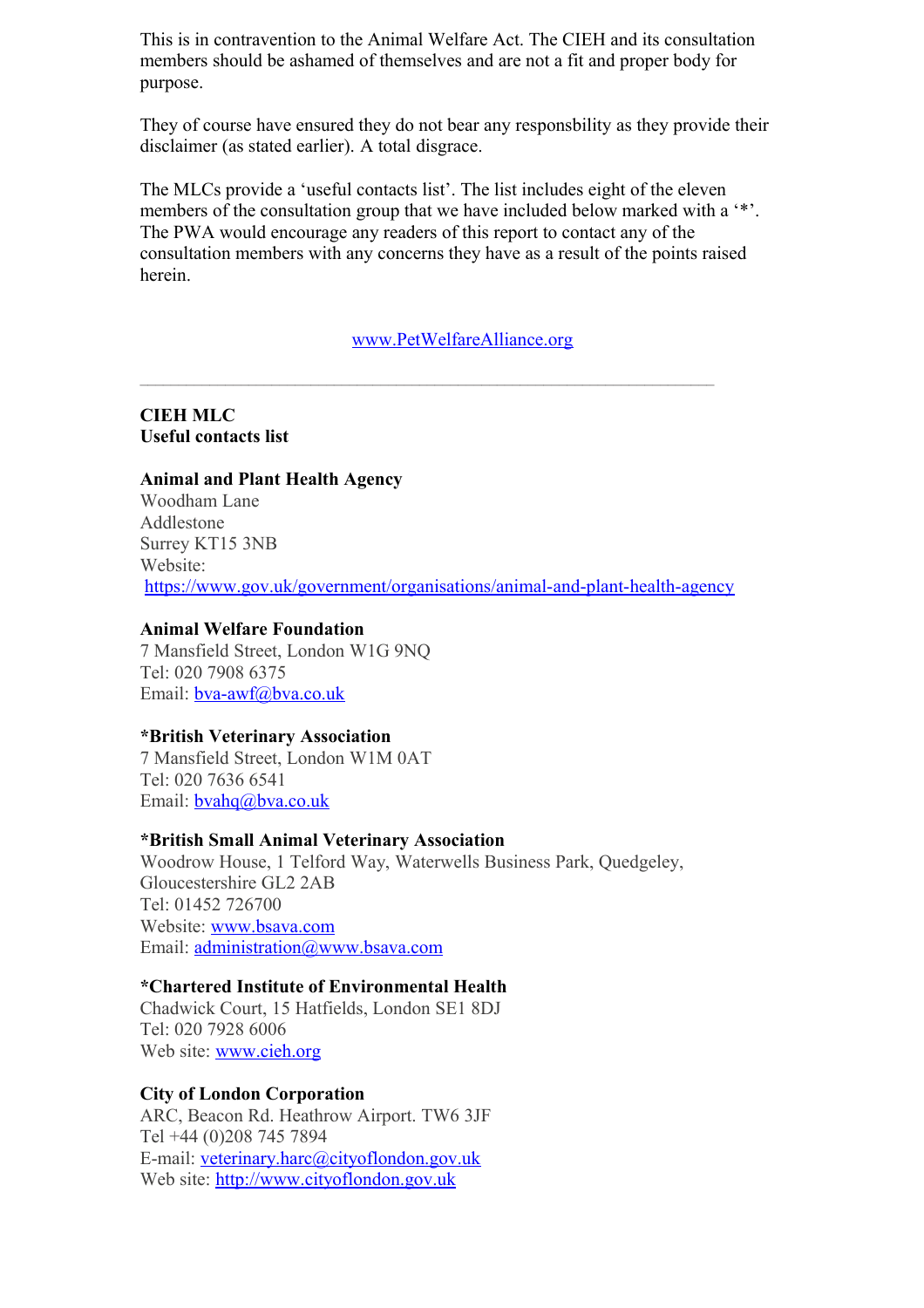## **Local Government Association**

Smith Square, London SW1P 3HZ Tel: 020 7664 3000 Website: [www.local.gov.uk](http://www.local.gov.uk/) Email: [info@local.gov.uk](mailto:info@local.gov.uk)

## **Department for Environment, Food and Rural Affairs**

Nobel House, 17 Smith Square London SW1P 3JR Tel: 08459 33 55 77 Website: [www.defra.gov.uk](http://www.defra.gov.uk/) Email: [defra.helpline@defra.gsi.gov.uk](mailto:defra.helpline@defra.gsi.gov.uk)

## **\*The Dogs Trust**

17 Wakley Street, London EC1V 7RQ Tel: 0207 837 0006 Website: [www.dogstrust.org.uk](http://www.dogstrust.org.uk/) Email: [info@dogstrust.org.uk](mailto:info@dogstrust.org.uk)

### **Health and Safety Executive**

Website: [www.hse.gov.uk](http://www.hse.gov.uk/)

## **\*The Kennel Club**

1-5 Clarges Street, Piccadilly London W1J 8AB Tel: 0844 463 3980 Web site: [www.the-kennel-club.org.uk](http://www.the-kennel-club.org.uk/)

## **\*PIF (Pet Industry Federation)**

Unit 1a Bedford Business Centre 170 Mile Road Bedford Mk42 9TW Tel 01234 273 933 Email [Info@petfederation.co.uk](mailto:Info@petfederation.co.uk) Web site: [http://www.petfederation.co.uk](http://www.petfederation.co.uk/)

### **Royal College of Veterinary Surgeons**

Belgravia House, 62-64 Horseferry Road London SW1P 2AF Tel: 020 7222 2001 Email: [info@rcvs.org.uk](mailto:info@rcvs.org.uk) Website: [http://findavet.rcvs.org.uk](http://findavet.rcvs.org.uk/)

### **\*The Royal Society for the Prevention of Cruelty to Animals**

Wilberforce Way, Southwater Horsham, West Sussex RH13 9RS Website: [www.rspca.org.uk](http://www.rspca.org.uk/)

# **\*Borough Council of Wellingborough**

Licensing Section Swanspool House Doddington Road